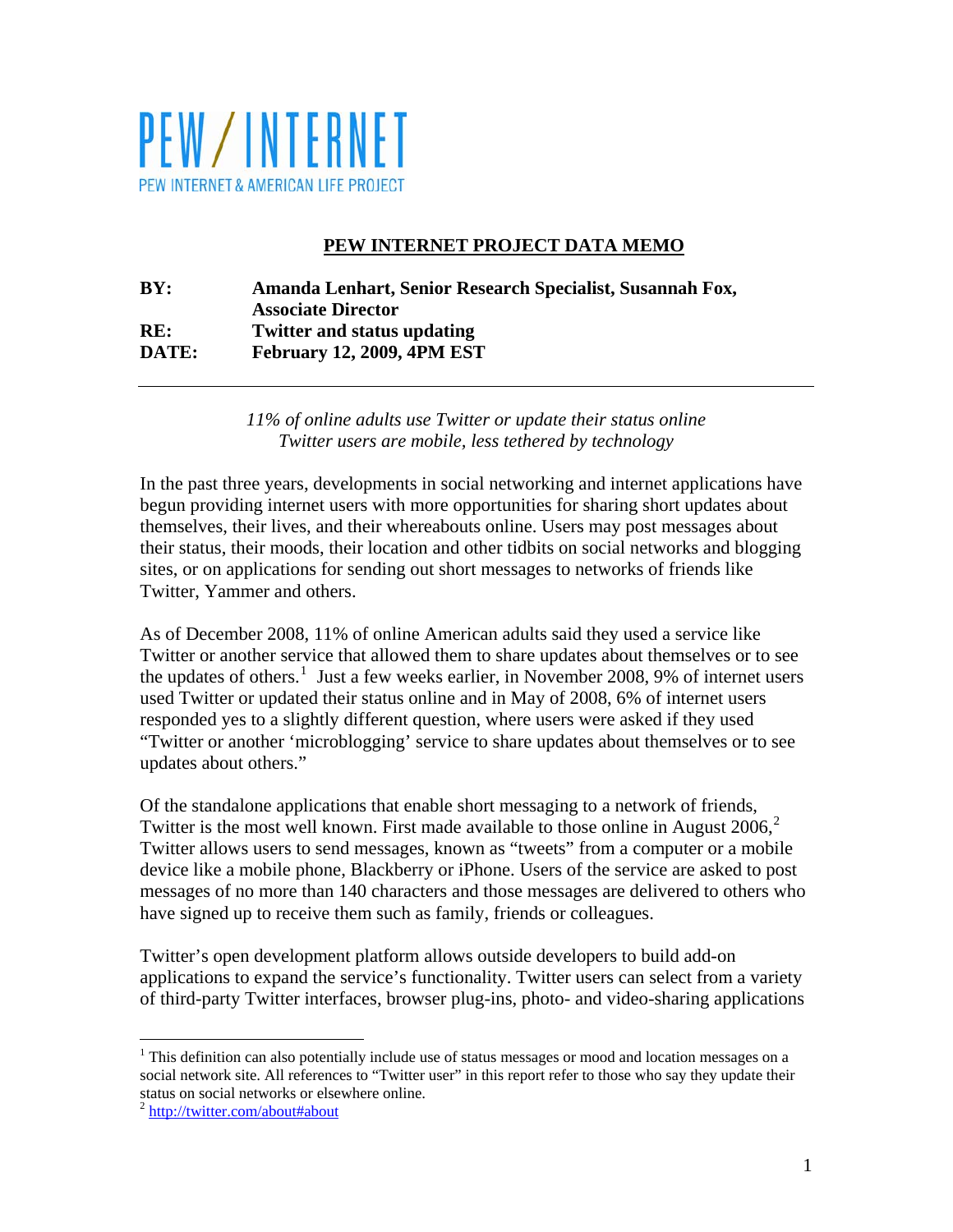that enhance mobile and computer-based use of the basic application. Users have themselves expanded the information carried in a twitter message through the development of in-tweet shorthand and symbols<sup>[3](#page-1-0)</sup> that allow for the sharing, replicating and searching of tweets.

### *Younger internet users lead the way in using Twitter and similar services.*

As with many technologies, enthusiastic users have used Twitter for more than just answering the question, "What are you doing?" Twitter has been used to help organize and disseminate information during major events like the 2008 California wildfires, the recent American elections, the Mumbai massacre and even the January 2009 crash of US Airways flight 1549 into the Hudson River. Janis Krum, a passenger on a ferry that rushed to the scene, took a photo of the plane with a cell phone and sent it out via his Twitter feed.<sup>[4](#page-1-1)</sup> Twitter and other status updates have also been used for many other purposes including the airing of complaints against companies, sharing ideas, forwarding interesting material, documenting events, conversing and flirting.

Twitter and similar services have been most avidly embraced by young adults.<sup>[5](#page-1-2)</sup> Nearly one in five (19%) online adults ages 18 to 24 have ever used Twitter and its ilk, as have 20% of online adults 25 to 34. Use of these services drops off steadily after age 35 with 10% of 35 to 44 year olds and 5% of 45 to 54 year olds using Twitter. The decline is even more stark among older internet users; 4% of 55-64 year olds and 2% of those 65 and older use Twitter.

Given the youth of most Twitter users, it is not surprising to find that online Americans who live in lower-income households are more likely to use Twitter than more affluent Americans. Some 17% of internet users in households earning less than \$30,000 tweet and update their status, compared with 10% of those earning more than \$75,000 annually.<sup>[6](#page-1-3)</sup> Younger adults generally earn less money than older adults.

Wireless internet users are also more likely to be users of Twitter and other status updating services; 14% of users who access the internet wirelessly via a laptop, handheld or cell phone have used a service like Twitter, compared to 6% of users who go online but do not do so wirelessly.

The use of Twitter is highly intertwined with the use of other social media; both blogging and social network use increase the likelihood that an individual also uses Twitter. Adults who use online social networks are much more likely to say that they have used Twitter or some other service to update their status and read the status updates of others. Nearly one quarter (23%) of social network users say they have ever Twittered or used a similar service. In comparison, just 4% of those who do not use social networks have ever used

 $\overline{a}$ 

<span id="page-1-0"></span> $3$  Here we mean terms and symbols like "RT" for "retweet," "DM" for "direct message" and the use of # before a phrase to create a consistent tag that is searchable.

<sup>4</sup> <http://www.alleyinsider.com/2009/1/us-airways-crash-rescue-picture-citizen-jouralism-twitter-at-work> 5

<span id="page-1-2"></span><span id="page-1-1"></span> $5 \frac{\text{Im}(\mathbf{p}, n, \mathbf{w}, \mathbf{w}, \mathbf{u}, \mathbf{u}, \mathbf{v})}{\text{Im this report, the term "Twitter user" refers to users of Twitter and internet users who have updated a constant.}$ status online on a social network or elsewhere.

<span id="page-1-3"></span> $6$  Note: 22% of respondents did not give their income.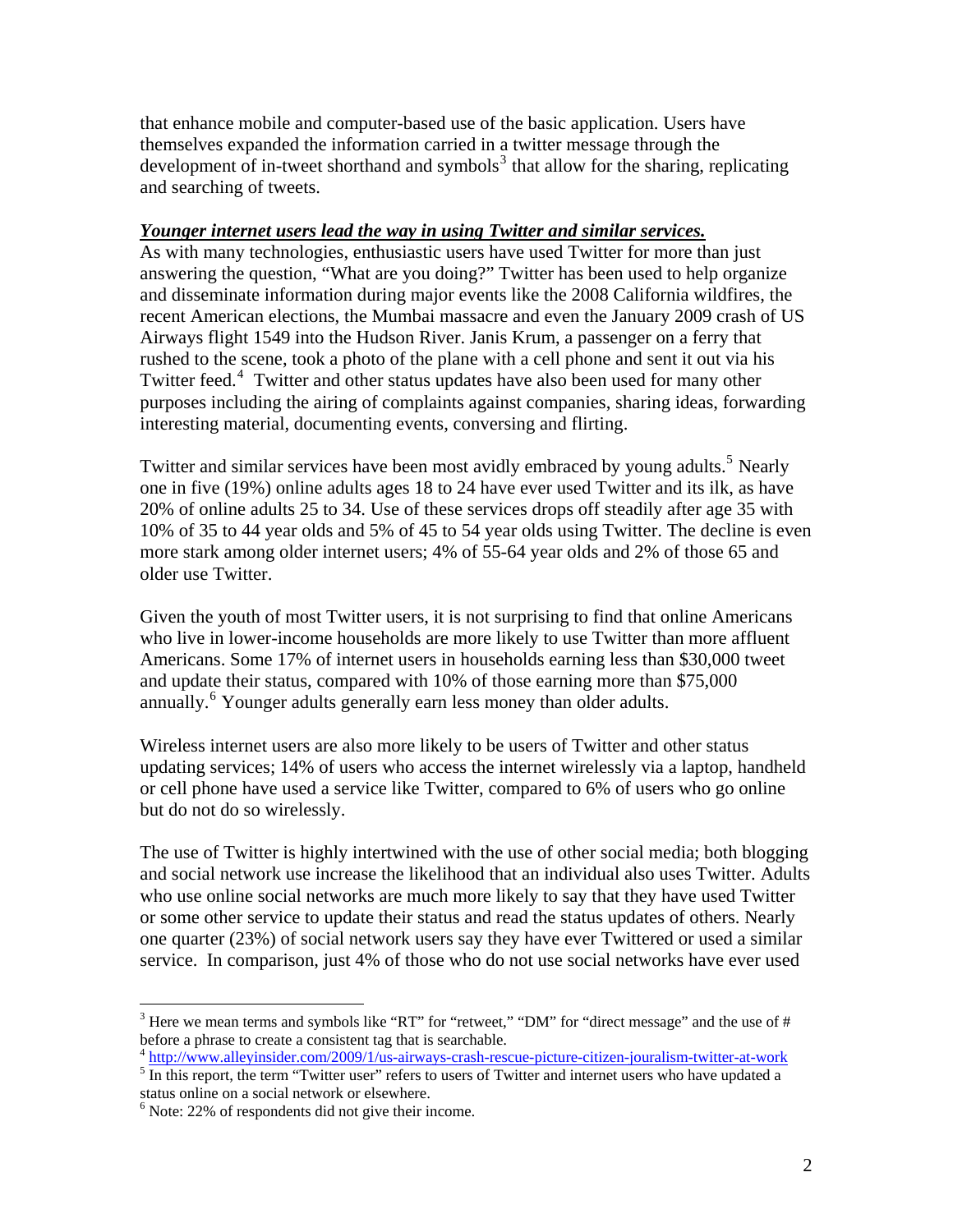Twitter or updated their status online. The correlation between status updates and social network use is less surprising given that many social network sites offer opportunities to post status updates and read the updates of others. Facebook offers a status update feature while other social networks offer taglines and mood updates, often rendered with an adjective and a smiley face indicating the corresponding emotion.

Blogging shows a similar pattern; 27% of bloggers Twitter, compared with just 10% of those who do not keep a blog. Overall, 13% of internet users have created a blog.

## *Portrait of a Twitter user*

A look at the demographic profile of Twitter users as a whole reveals some additional details about who uses Twitter and how they communicate and consume information.

As noted above, Twitter users are overwhelmingly young. However, unlike the majority of other applications with a similarly large percentage of youth, Twitter use is not dominated by the youngest of young adults. Indeed, the median age of a Twitter user is 31. In comparison, the median age of a MySpace user is 27, Facebook user is 26 and LinkedIn user is  $40<sup>7</sup>$  $40<sup>7</sup>$  $40<sup>7</sup>$ 

Twitter users are slightly more racially and ethnically diverse than is the full U.S. population, most likely because they are younger – and younger Americans are a more ethnically and racially diverse group than is the full population.

Twitter users are also slightly more likely to live in urban areas, with 35% of Twitter users living in urban areas (compared to 29% of all internet users) and just 9% of Twitterers and status updaters living in rural areas, compared to 17% of internet users.

## *Twitter users are more mobile in their communication and consumption of information.*

Twitter users and status updaters are a mobile bunch; as a group they are much more likely to be using wireless technologies – laptops, handhelds and cell phones -- for internet access, or cell phones for text messaging.

More than three-quarters (76%) of Twitter users use the internet wirelessly – either on a laptop with a wireless connection, or via PDA, handheld or cell phone. In comparison, 57% of those who go online but do not use Twitter, and 59% of internet users as a whole connect to the internet wirelessly.

Overall, cell phone ownership among Twitter users is comparable to the online population as a whole, but Twitter users are more likely to use their cell phone to text and go online. More than four in five (82%) Twitter users have a cell phone and use it to send text messages, while 59% of those who go online but do not use Twitter (and 61% of the internet-using population at large) own a cell phone and use it to send text messages.

<span id="page-2-0"></span> $\overline{a}$  $7$  The median ages of users of various social network sites is from page 6 in our Adults and Social Networking Data Memo from January 2009, [http://www.pewinternet.org/PPF/r/272/report\\_display.asp](http://www.pewinternet.org/PPF/r/272/report_display.asp) and comes from our May 2008 survey.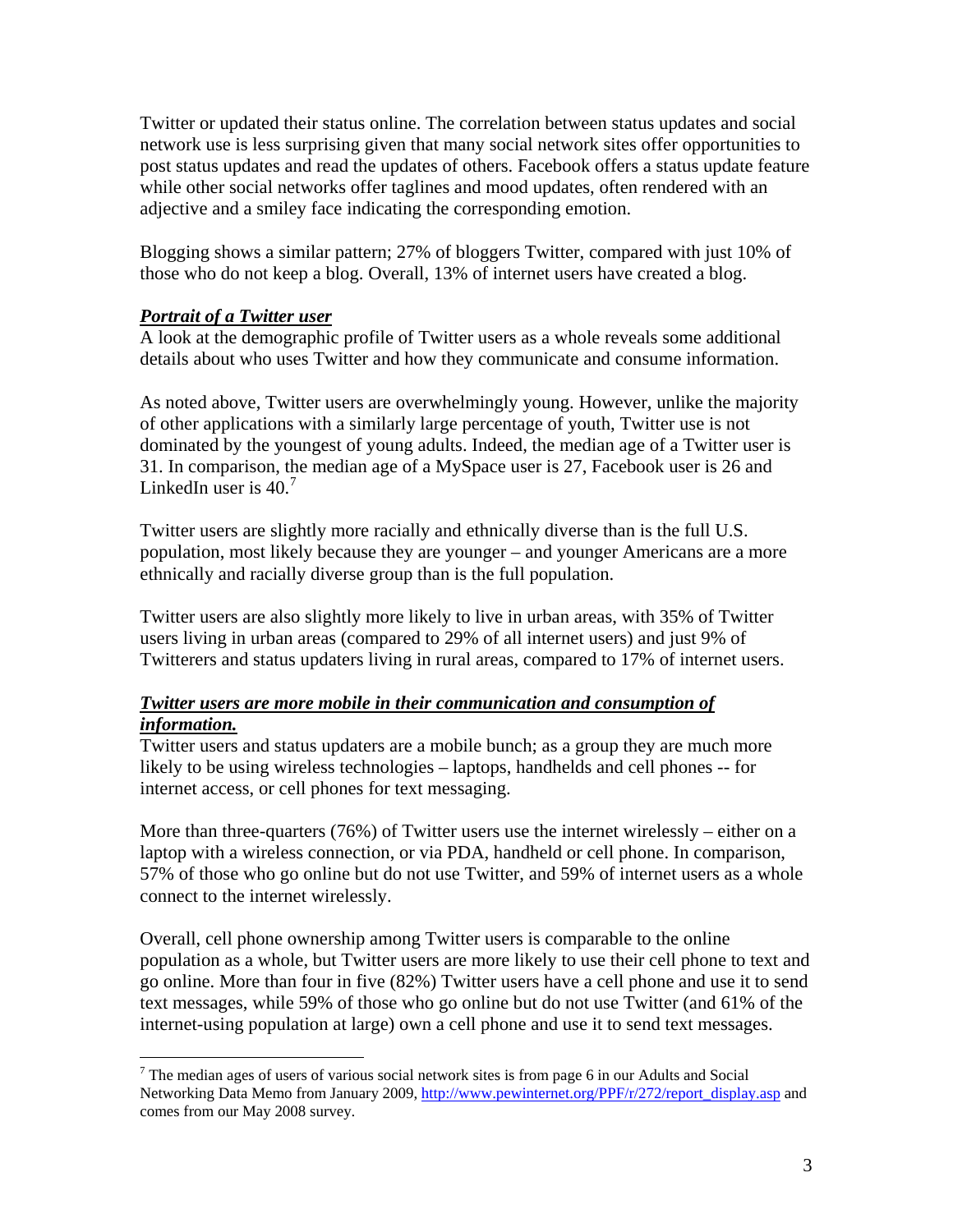Twitter users are also more likely to use their cell phones to connect to the internet; fully two in five (40%) Twitterers with cell phones use the device to connect to the internet, while one quarter (24%) of those who go online but do not use Twitter do the same.<sup>[8](#page-3-0)</sup>

Along with communicating extensively via untethered mobile devices, Twitter users are more likely to consume news and information on these devices as well.<sup>[9](#page-3-1)</sup> For many Twitter users, learning about and sharing relevant and recent nuggets of information is a primary utility of the service. While Twitter users are just as likely as others to consume news on any given day, they are more likely to consume it on mobile devices and less likely to engage with news via more traditional outlets. Twitterers are less likely to read a printed copy of a newspaper, but more likely to read a newspaper online (76% vs. 60% of non-Twitter users), and more likely to read a news story on a cell phone (14% vs. 6%) or on a smart phone (17% vs. 7%). A similar pattern holds for video news consumption; on any given day, Twitter users are just as likely as others to watch news on a TV, and just as likely to watch video news on a computer, but more likely to watch a news video on a cell phone (6% vs.  $1\%$ ) or on a smart phone (8% vs.  $1\%$ ).



#### **Twitter Users More Mobile in News Consumption**

1

<span id="page-3-0"></span><sup>&</sup>lt;sup>8</sup> Data on twitter users and going online via a cell phone is from Pew Internet's November 2008 Post-Election Survey, fielded between November 20 and December 4, 2008.

<span id="page-3-1"></span> $9$  Data on twitter and news consumption is from Pew Internet's November 2008 Post-Election Survey, fielded between November 20 and December 4, 2008 with an n of 2,254 adults 18 and older and a margin of error  $+/-$  2 percentage points for the total sample. For the sample based on internet users (n=1591) the margin of error is  $+/- 3$  percentage points.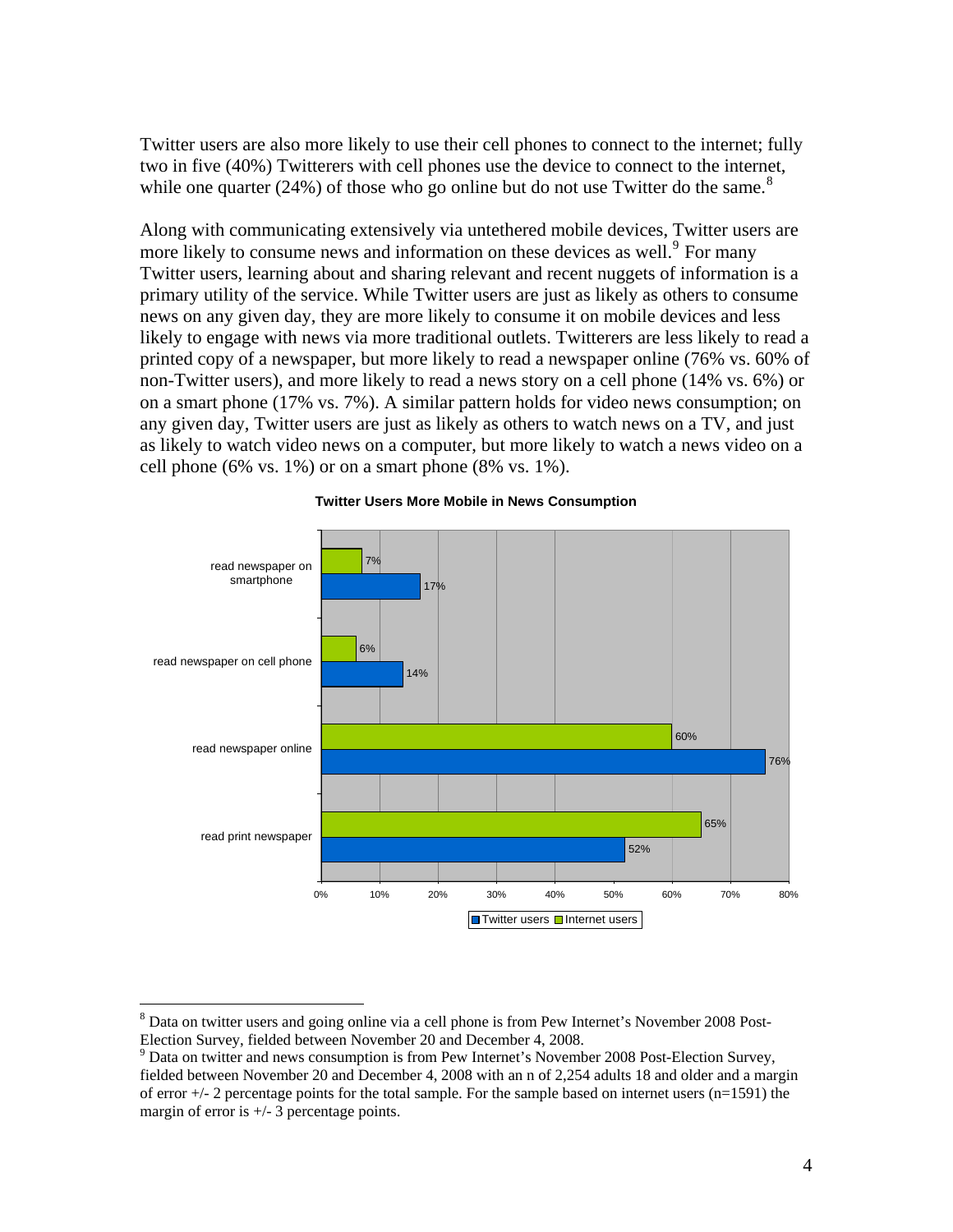Regardless of the platform, Twitter users are also significant consumers of blog content; 21% read someone else's blog "yesterday" and 57% of Twitterers have ever read a blog. By comparison, 9% of those who go online but do not Twitter read someone else's blog yesterday, and 29% have ever read a blog. Twitter users also keep blogs at a greater rate than the overall online population; 29% of Twitter users have ever created a blog, and 8% worked on a blog "yesterday." In contrast, 11% of internet users have created a blog and 3% are working on their blog on any given day.

In conclusion, Twitter users engage with news and own technology at the same rates as other internet users, but the ways in which they use the technology – to communicate, gather and share information – reveals their affinity for mobile, untethered and social opportunities for interaction. Moreover, Twitter as an application allows for and enhances these opportunities, so it is not so surprising that users would engage in these kinds of activities and also be drawn to an online application that expands those opportunities.

### *About the Pew Research Center's Internet & American Life Project*

The Pew Internet Project is an initiative of the Pew Research Center, a nonprofit "fact tank" that provides information on the issues, attitudes and trends shaping America and the world. The Pew Internet Project explores the impact of the internet on children, families, communities, the work place, schools, health care and civic/political life. The Project is nonpartisan and takes no position on policy issues. Support for the project is provided by The Pew Charitable Trusts.

## *Question language*

**Fall Tracking Survey 2008** Final Topline 12/29/08 Data for November 19 – December 20, 2008 Princeton Survey Research Associates International for the Pew Internet & American Life Project

Sample: n= 2,253 national adults, age 18 and older, including 502 cell phone interviews ; Interviewing dates: 11.19.08 – 12.20.08

Margin of error is plus or minus 2 percentage points for results based on total national [n=2,253] Margin of error is plus or minus 3 percentage points for results based on National internet users [n=1,650]